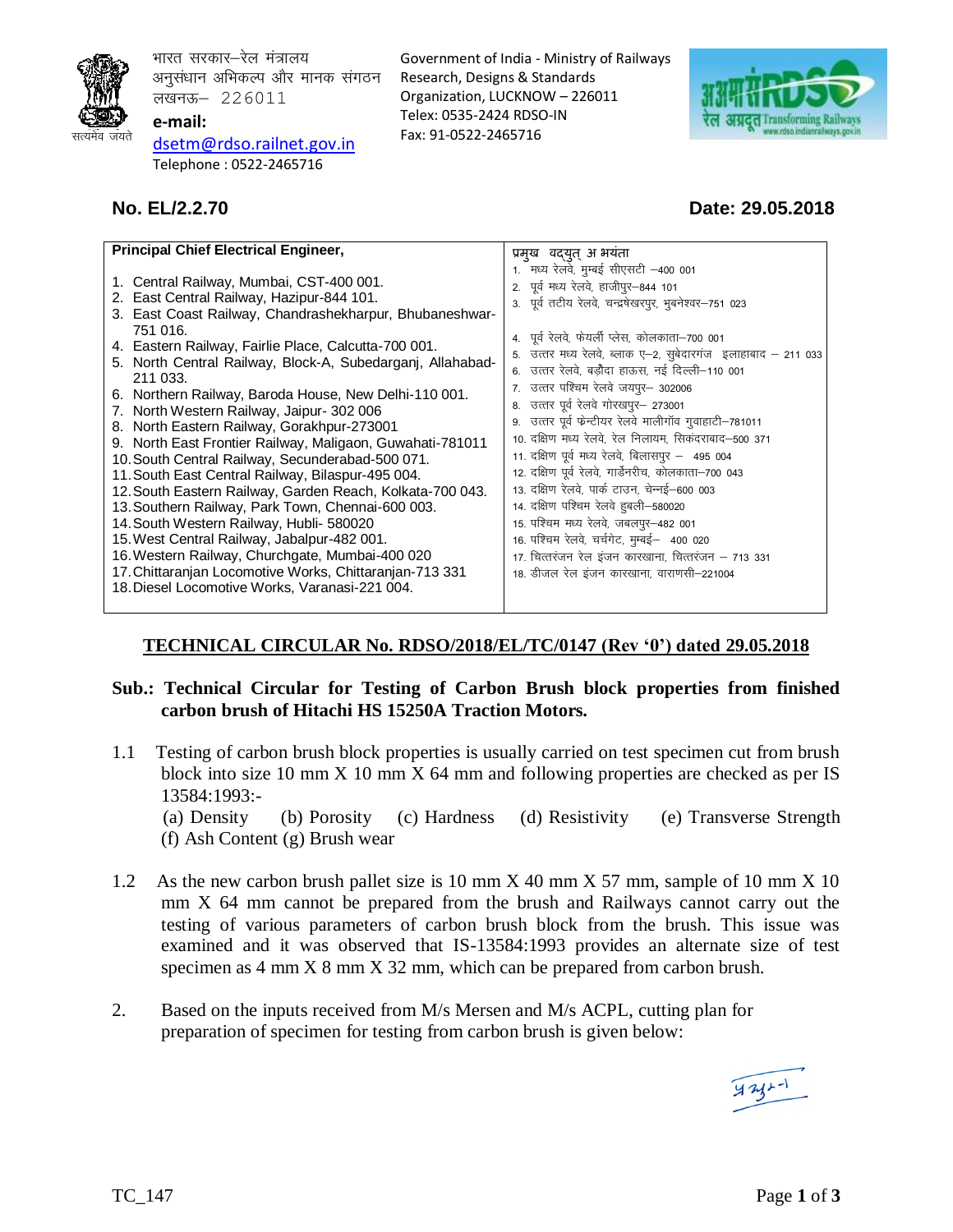



M/s Mersen has recommended to cut specimen length 32 mm from length of brush (57 mm), specimen width 8 mm from width of brush (40 mm) & specimen thickness 4 mm from thickness of brush (10 mm).



M/s ACPL has recommended to cut specimen length 32 mm from width of brush (40 mm), specimen width 8 mm from length of brush (57 mm) & specimen thickness 4 mm from thickness of brush (10 mm).